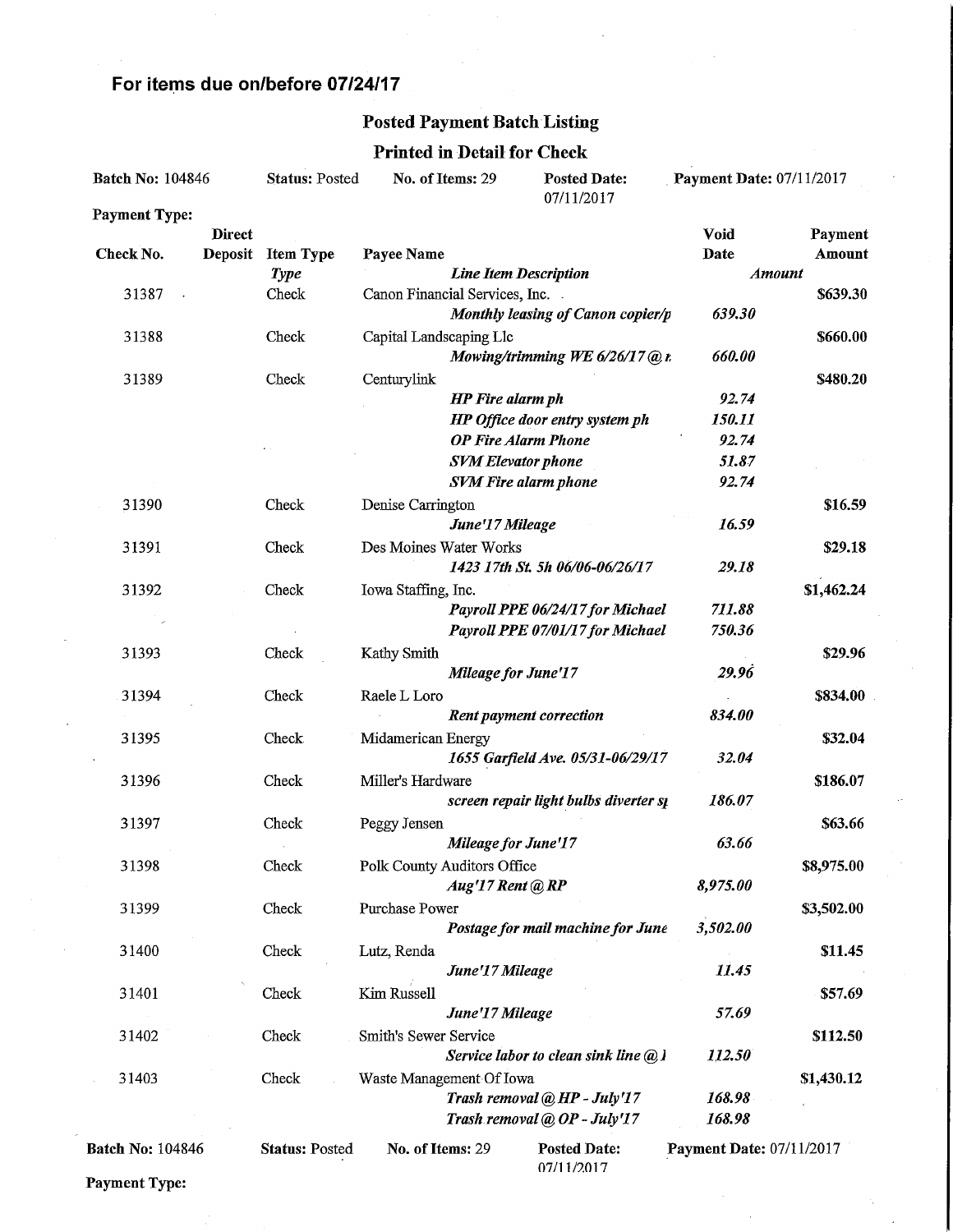|           | <b>Direct</b>  |                  |                                         | <b>Void</b>   | Payment     |
|-----------|----------------|------------------|-----------------------------------------|---------------|-------------|
| Check No. | <b>Deposit</b> | <b>Item Type</b> | Payee Name                              | Date          | Amount      |
|           |                | <b>Type</b>      | <b>Line Item Description</b>            | <b>Amount</b> |             |
| 31403     |                | Check            | Waste Management Of Iowa                |               | \$1,430.12  |
|           |                |                  | Trash removal @ RVM - July'17           | 927.36        |             |
|           |                |                  | Trash removal @ SVM - July'17           | 164.80        |             |
| 31404     |                | Check            | Wayne Dennis Supply Co                  |               | \$356.11    |
|           |                |                  | <i>motor, air filters</i>               | 83.48         |             |
|           |                |                  | thermostat, motor, co-2 cartridges      | 272.63        |             |
| 31405     |                | Check            | Zeller & Associates L.C.                |               | \$80.00     |
|           |                |                  | <b>FED Services on Wilbur O'neal R\</b> | 40.00         |             |
|           |                |                  | Service of FED for Tamia Wilson.        | 40.00         |             |
|           |                |                  | <b>Total for Payment Type:</b>          |               | \$18,958.11 |
|           |                |                  | Total for Batch No: 104846              |               | \$18,958.11 |

Total for All Batch(s): \$18,958.11